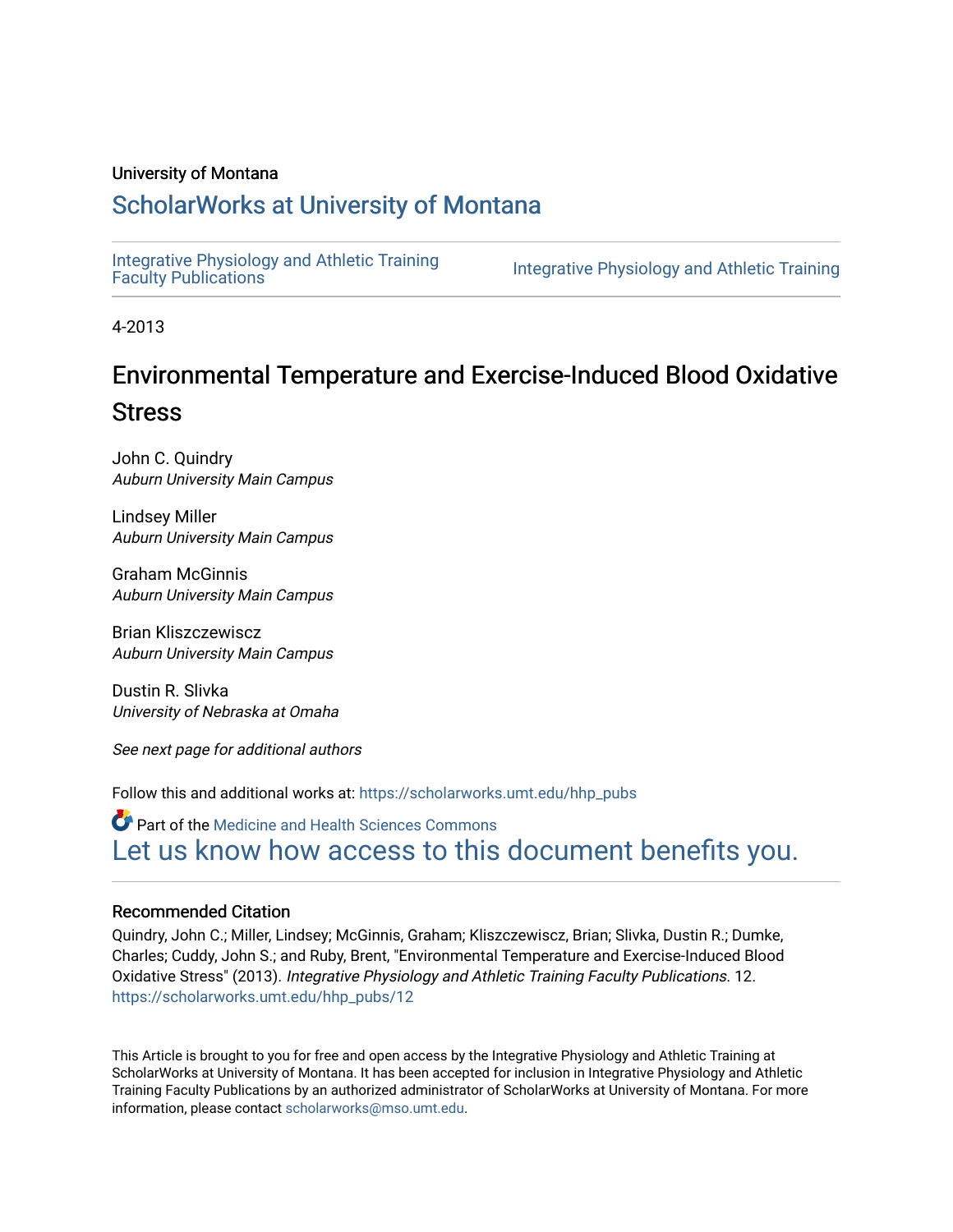## Authors

John C. Quindry, Lindsey Miller, Graham McGinnis, Brian Kliszczewiscz, Dustin R. Slivka, Charles Dumke, John S. Cuddy, and Brent Ruby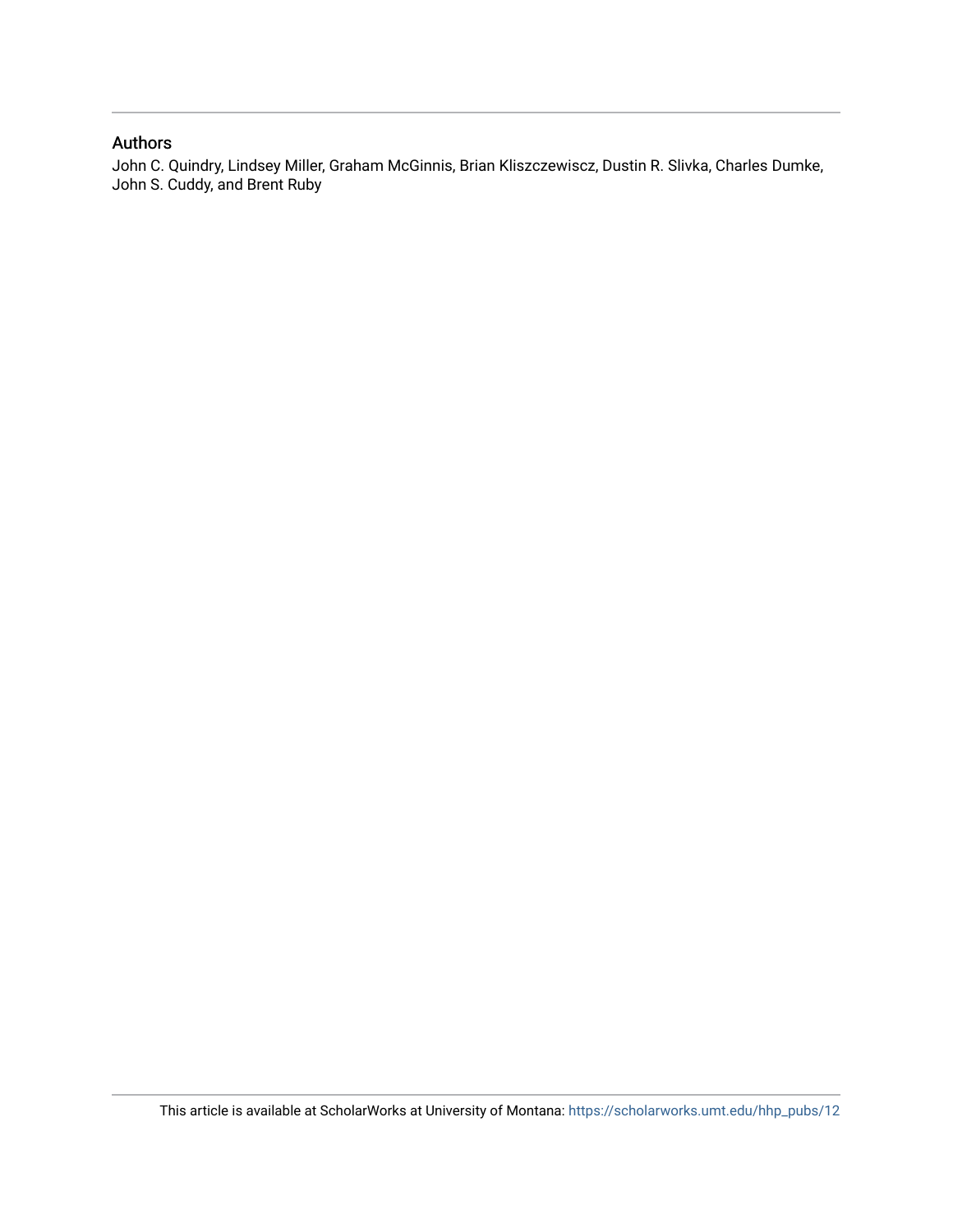*International Journal of Sport Nutrition and Exercise Metabolism,* 2013, 23, 128 -136 © 2013 Human Kinetics, Inc.

## **Environmental Temperature and Exercise-Induced Blood Oxidative Stress**

## **John Quindry, Lindsey Miller, Graham McGinnis, Brian Kliszczewiscz, Dustin Slivka, Charles Dumke, John Cuddy, and Brent Ruby**

Previous research findings indicate that environmental temperature can influence exercise-induced oxidativestress responses, although the response to variable temperatures is unknown. The purpose of this study was to investigate the effect of warm, cold, and "neutral," or room, environmental temperatures on the blood oxidative stress associated with exercise and recovery. Participants ( $N = 12$ , age  $27 \pm 5$  yr, VO<sub>2max</sub> = 56.7  $\pm$  5.8 ml·kg<sup>-1</sup>  $\cdot$  min<sup>-1</sup>, maximal cycle power output = 300  $\pm$  39 W) completed 3 exercise sessions consisting of a 1-hr ride at 60% W<sub>max</sub>, at 40% relative humidity in warm (33 °C), cold (7 °C), and room-temperature environments (20 °C) in a randomized crossover fashion. Rectal core temperature was monitored continually as participants remained in the respective trial temperature throughout a 3-hr recovery. Blood was collected preexercise and immediately, 1 hr, and 3 hr postexercise and analyzed for oxidative-stress markers including ferric-reducing ability of plasma (FRAP), Trolox-equivalent antioxidant capacity (TEAC), lipid hydroperoxides, and protein carbonyls. Core temperature was significantly elevated by all exercise trials, but recovery core temperatures reflected the given environment. FRAP ( $p < .001$ ), TEAC ( $p < .001$ ), and lipid hydroperoxides ( $p < .001$ ) were elevated after warm exercise while protein carbonyls were not altered (*p* > .05). These findings indicate that moderate-intensity exercise and associated recovery in a warm environment elicits a blood oxidative-stress response not observed at comparable exercise performed at lower temperatures.

*Keywords:* antioxidant capacity, free radicals, protein carbonyls, reactive oxygen species

Numerous research reports demonstrate that reduction-oxidation (redox) perturbations are part of the acute exercise stimulus (Gomez-Cabrera et al., 2005; Gomez-Cabrera, Domenech, & Vina, 2008; Hudson et al., 2008; McAnulty et al., 2005; McAnulty et al., 2007; Quindry et al., 2008; Quindry, Stone, King, & Broeder, 2003). Redox stress responses are loosely called oxidative stress, although this term is increasingly scrutinized in the context of exercise (Jones, 2006) where redox perturbations stimulate many beneficial adaptations (Gomez-Cabrera et al., 2005; Gomez-Cabrera et al., 2008; Ristow et al., 2009; Vina, Borras, Gomez-Cabrera, & Orr, 2006; Vina et al., 2000). Recent investigations reveal that ambient temperature may influence the exercise-induced oxidative-stress response (Gomes, Stone, & Florida-James, 2011; Laitano, Kalsi, Pook, Oliveira, & Gonzalez-Alonso, 2010; McAnulty et al., 2005; Salo, Donovan, & Davies, 1991).

McAnulty et al. (2005) found that treadmill running produced significant core temperature elevations (39.5

 $^{\circ}$ C) and elicited a significant rise in a plasma  $F_2$ -isoprostanes, while comparable exercise without an elevation in core temperature did not. Given that core temperature during cool-environment exercise can elevate by several degrees Celsius, the impact of the environment on exercise commonly performed for improved health and fitness is currently unknown. Another previous investigation was undertaken to understand the independent contribution of 1 °C increase in core temperature versus hydration status on exercise-induced oxidative stress (Laitano et al., 2010). Core temperature was manipulated as participants wore a temperature-controlled water-perfused vest during onelegged knee-extensor exercise performed in dehydrated and euhydrated conditions. Findings from euhydrated participants suggest that elevated core temperature is independently associated with a rise in postexercise blood oxidative stress, although the influence of multiple environmental temperatures on exercise-induced oxidative stress is unknown (Laitano et al., 2010).

Given these unknowns, the current investigation was undertaken to understand the influence of warmenvironment (33 °C) cycle-ergometer exercise on oxidative stress with two comparable sessions in cooler ambient conditions (7 $\degree$ C and 20 $\degree$ C). Because of the need to understand oxidative-stress responses in applied physiology settings, the cycle protocol used 60 min of moderate-intensity steady-state exercise, which resulted

Quindry, Miller, McGinnis, and Kliszczewiscz are with the Dept. of Kinesiology, Auburn University, Auburn AL. Slivka is with the School of Health, Physical Education and Recreation, University of Nebraska at Omaha, Omaha, NE. Dumke, Cuddy, and Ruby are with the Dept. of Health and Human Performance, University of Montana, Missoula, MT.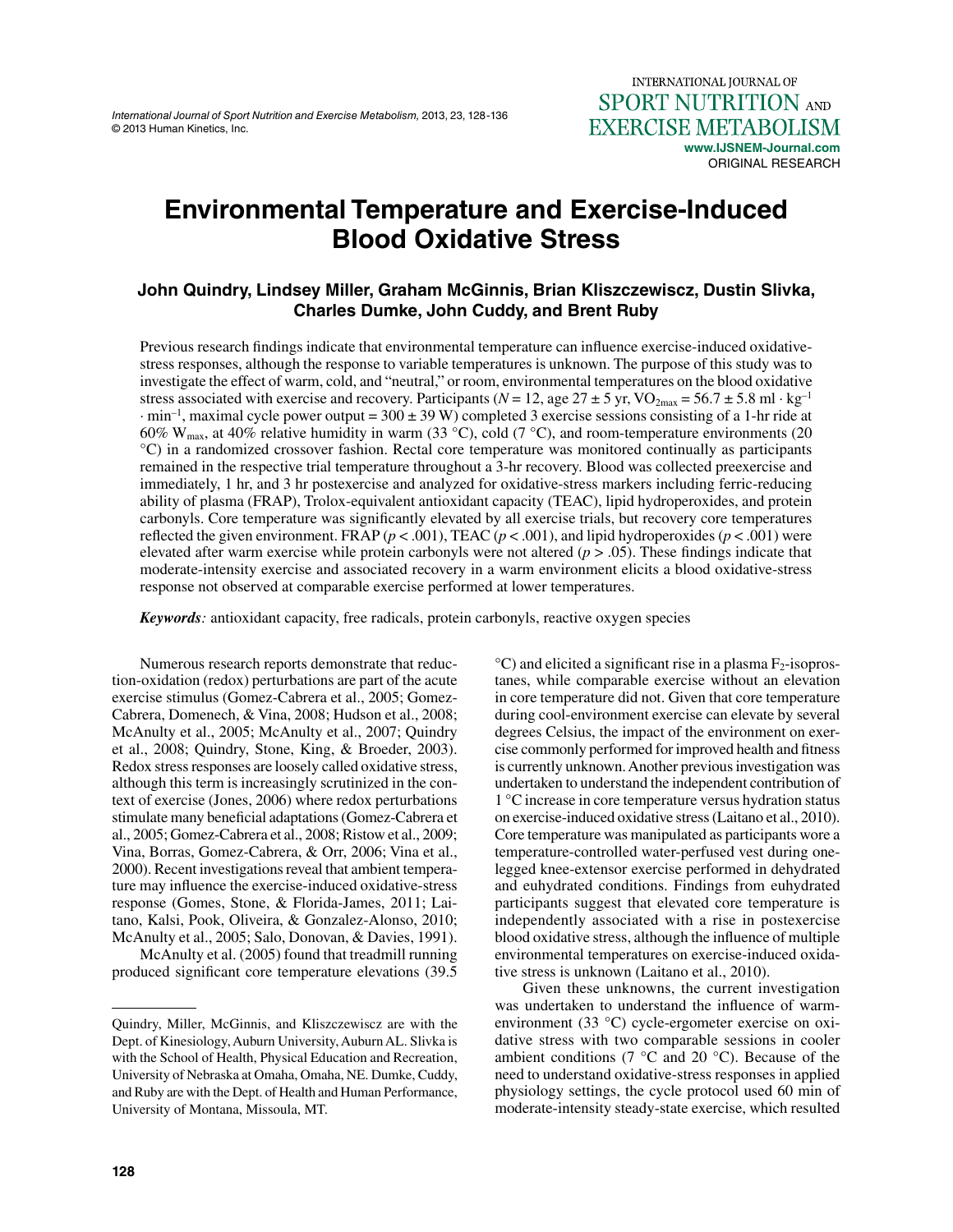in an elevated core temperature for all trials. An additional novel feature of the current study's design was that the respective environmental temperatures were extended into a 3-hr exercise-recovery period. Finally, blood oxidative stress was quantified using a panel of oxidative-stress biomarkers intended to encompass the dynamic biological milieu of human blood plasma. This panel included two markers for plasma antioxidant potential in addition to lipid- and protein-based markers of oxidative damage. This approach collectively accounts for aqueous- and lipid-phase antioxidants of protein and nonprotein composition in addition to alterations in oxidative-damage markers (Buettner, 1993; Cao & Prior, 1998). We hypothesized that core temperature would be elevated by all environmental temperatures and that the blood oxidative-stress response to warm-environment (33 °C) exercise would be higher than cold and roomtemperature (7  $\mathrm{^{\circ}C}$  and 20  $\mathrm{^{\circ}C}$ ) conditions.

### **Methods**

#### **Subjects**

The study was approved by the University of Montana's institutional review board, and signed informed consent was obtained from each subject before data collection. Twelve recreationally active male subjects were recruited for this investigation. They completed a Physical Activity Readiness Questionnaire (PAR-Q) and were oriented to the experimental protocol. Subjects' body composition was determined by hydrostatic weighing, with corrections for estimated individual variance in residual lung volume included. Individuals currently taking supplemental vitamins or antioxidant supplements were excluded from the study. Subjects were instructed to abstain from NSAIDs and exercise during and 24 hr before exercise testing. If subjects chose to exercise in the 48 hr before exercise testing, they were instructed to perform identical exercise bouts in the days before testing. In an attempt to standardize dietary intakes, participants were instructed to consume the same foods in identical quantities during the 24 hr leading up to the three exercise sessions.

#### **Maximal Exercise Capacity**

Maximal oxygen consumption  $(VO_{2max})$  and associated workloads  $(W_{max})$  were measured for each subject on an electrically braked cycle ergometer (Computrainer, RacerMate Inc., Seattle, WA). The maximal exercise protocol began with an initial workload of 95 W and continued in 35-W increments every 3 min until volitional exhaustion was achieved. W<sub>max</sub> was calculated as the highest stage completed plus the proportional work performed during the incomplete last stage.  $VO<sub>2</sub>$  values were collected on a calibrated metabolic cart (Parvomedics, Inc., Salt Lake City, UT) and mixing chamber. Values were calculated from expired gases and averaged over 15-s intervals.

#### **Study Design**

Subjects were instructed to report to the laboratory in a 12-hr fasted condition. The study design is presented in Figure 1. It was a randomized, counterbalanced crossover design of three exercise trials. Trials consisted of temperature- and humidity-controlled exercise (1 hr) and recovery periods (3 hr) in an environmental chamber (Tescor, Warminster, PA). The three exercise trials were cold  $(7 °C)$ , 40% humidity), room temperature (20 °C, 40% humidity), and warm (33 °C, 40% humidity). Subjects reported to the laboratory after a 12-hr fast and having refrained from exercise for at least 24 hr. Exercise trials all involved stationarycycle exercise at  $60\%$  of  $W_{max}$  in the assigned temperature and humidity condition. Exercise-chamber temperature and humidity were monitored to confirm adherence with study conditions within  $1 \degree C$  and  $2\%$  humidity. Subjects rehydrated with a standard room-temperature  $H_2O$  volume during exercise (590 ml) and recovery (590 ml) periods. They were instructed to towel-dry immediately after exercise and were provided a pair of dry cotton shorts and T-shirt to wear during recovery. Subjects remained in the supine position during the recovery period. Study trials were separated by at least 1 week.

#### **Core Temperature**

Core body temperature was monitored continually during the exercise and recovery periods with a digital



**Figure 1** — Study design. Blood (syringe icon) and body core temperature (thermometer icon) were sampled before and after warm, cold, and room-temperature (randomized crossover design) exercise trials.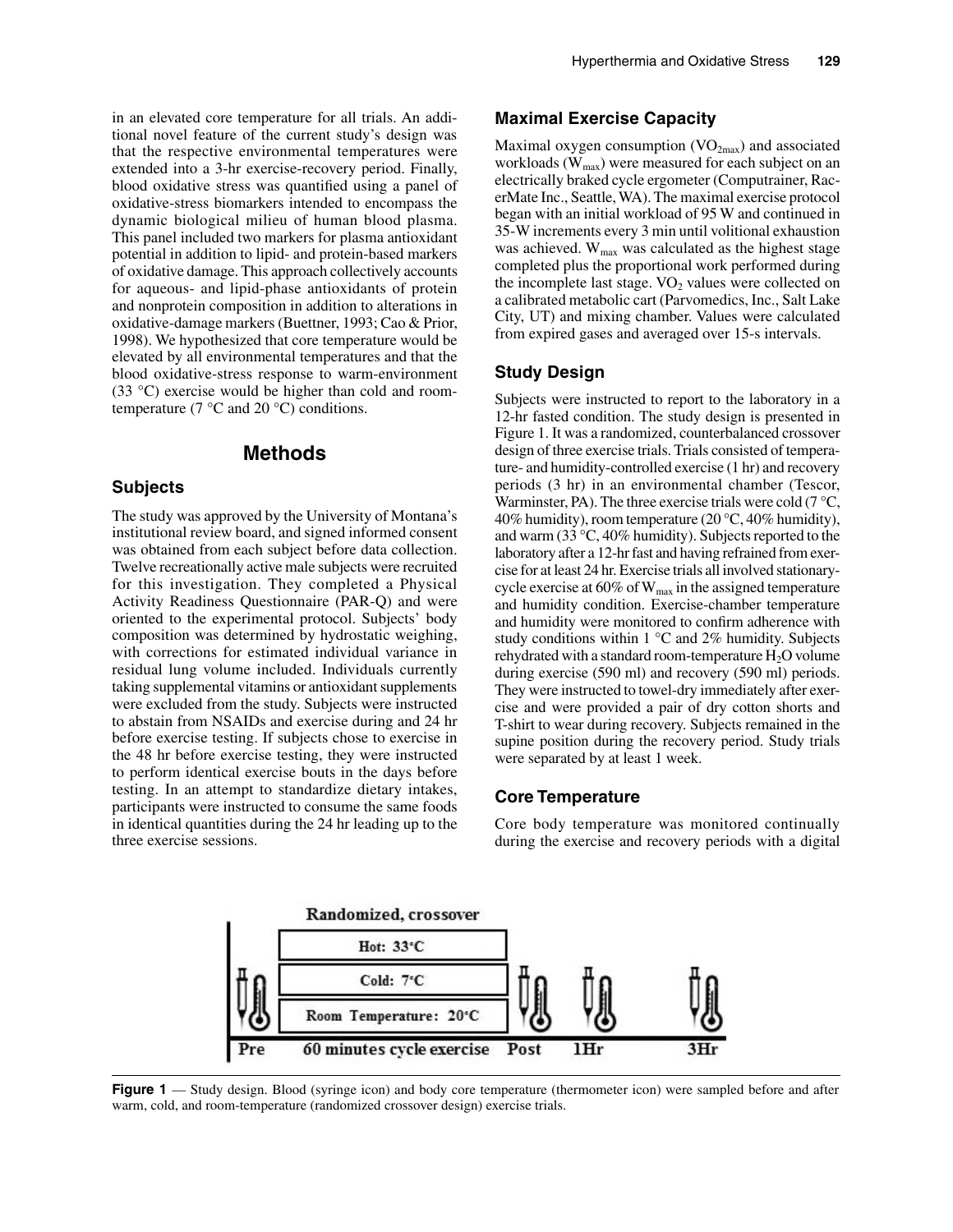data-acquisition system and rectal thermistor (Physitemp Instruments Inc., Clifton, NJ) inserted 15 cm past the anal sphincter.

#### **Blood Collection**

Venipuncture was performed at the antecubital vein, and blood samples were collected in heparinized tubes with participants in a seated position. Sampling time points were before exercise, immediately after exercise, 1 hr after exercise, and 3 hr into the postexercise recovery period. Whole-blood aliquots were used to determine hematocrit using a microhematocrit centrifuge (Jouan A13, Winchester, VA). Remaining whole blood was used to determine hemoglobin content using the colorimetric cyanmethemoglobin procedure per manufacturer instructions (Drabkin's reagent, Sigma, St. Louis, MO). Plasma-volume shifts during exercise and recovery were calculated according to an established protocol (Dill & Costill, 1974). The blood plasma was centrifuged, aliquotted, and frozen at –80 °C for subsequent biochemical analyses.

#### **Plasma Oxidative-Stress Biomarkers**

Plasma aliquots were assayed for an oxidative-stress biomarker panel used previously by our group (Hudson et al., 2008; Quindry et al., 2003). Two biomarkers, plasma Trolox-equivalent antioxidant capacity (TEAC) and ferric-reducing antioxidant potential (FRAP), were chosen to evaluate blood plasma antioxidant capacity. Oxidative damage was evaluated in plasma by determination of protein carbonyls and lipid hydroperoxides content.

Plasma antioxidant capacity was measured by the plasma TEAC technique, whereby a radical cation of the 2,2′-azinobis(3-ethylbenzothiazoline-6-sulfonate) reaction is quenched by sample-specific antioxidant fortifications (Cao, Russell, Lischner, & Prior, 1998). Total plasma antioxidant potential was determined by the FRAP assay according to the methodology of Benzie and Strain (1996). Both TEAC and FRAP assays result in quantifiable colorimetric solutions that are visualized spectrophotometrically. Lipid peroxidation was determined by the ferrous oxidation-xylenol orange assay (Nourooz-Zadeh, Tajaddini-Sarmadi, & Wolff, 1994). In brief, ferrous ions are oxidized by lipid hydroperoxides to ferric ions and subsequently react with the ferrous-sensitive dye containing xylenol orange. In the presence of lipid hydroperoxides, this reaction forms a spectrophotometrically quantifiable complex. Protein carbonyls were analyzed using a commercially available ELISA kit (Zentech Technology, Dunedin, New Zealand). All assays were performed in triplicate and exhibited within-sample coefficients of variation of 2–5%. Before analysis, all plasma samples were assayed in quadruplicate for protein concentration based on the methods of Bradford (1976) and adjusted to 4 mg/ml protein using a phosphate buffer. Each of the oxidative-stress biomarkers in our panel is sensitive to exercise applications and

has been used repeatedly by our group and others as a comprehensive assessment of blood oxidative stress (McAnulty et al., 2005; McAnulty et al., 2007; Quindry et al., 2011; Quindry et al., 2008; Quindry et al., 2003). Rationale for these biomarkers is founded on the fact that oxidative stress within a body compartment, such as blood plasma, occurs according to a free-radical pecking order. In this pecking order, water-soluble antioxidants and then lipid-soluble antioxidants are oxidized before the appearance of lipid or protein oxidative-damage markers (Buettner, 1993; Frei, Stocker, & Ames, 1988). Given this understanding, the oxidative-stress biomarker panel employed currently is sensitive to protein and nonprotein water-soluble antioxidants in addition to lipid-phase antioxidants (Cao & Prior, 1998). All oxidative-stress biomarkers were normalized for plasma-volume changes experienced during the three trials. Plasma-volume shift estimates were based on established protocols that normalize to hemoglobin and hematocrit levels compared with preexercise for a given trial (Dill & Costill, 1974).

#### **Statistical Analysis**

A two-way repeated-measures analysis of variance (ANOVA) was used to analyze trial differences for plasma oxidative-stress biomarkers and core-temperature data. Where appropriate, Tukey's post hoc tests were used to examine time effects. For this investigation, statistical significance was set at  $p < .05$  a priori. Statistical analyses were performed using a statistical software package (Kaleidagraph, Synergy Software, Reading, PA).

## **Results**

Participant physical characteristics and performance data are presented in Table 1. Participants were relatively lean as determined by hydrostatic weighing and were moderately fit based on maximal aerobic capacity and cycle performance data. All participants successfully completed the three trials at  $60\%W_{max}$  with a mean oxygen consumption of  $64.8\% \pm 0.8\%$  VO<sub>2max</sub>. Coretemperature data for exercise and recovery periods are presented in Figure 2. Analysis of core-temperature data reveals significant time- (*p* < .001) and trial-dependent (*p*

#### **Table 1 Participant Physical Characteristics,**  *M* **±** *SEM*

| <b>Characteristic</b>                                    | Value            |
|----------------------------------------------------------|------------------|
| Age (years)                                              | $27.1 \pm 5.0$   |
| Height (cm)                                              | $178.1 \pm 1.7$  |
| Body mass (kg)                                           | $78.1 \pm 0.3$   |
| Body fat $(\%)$                                          | $11.8 \pm 5.3$   |
| $VO_{2max}$ (ml · kg <sup>-1</sup> · min <sup>-1</sup> ) | $56.7 \pm 5.8$   |
| Maximum watts (W)                                        | $300.0 \pm 39.0$ |
| Watts at $60\%$ (W)                                      | $180.0 \pm 6.8$  |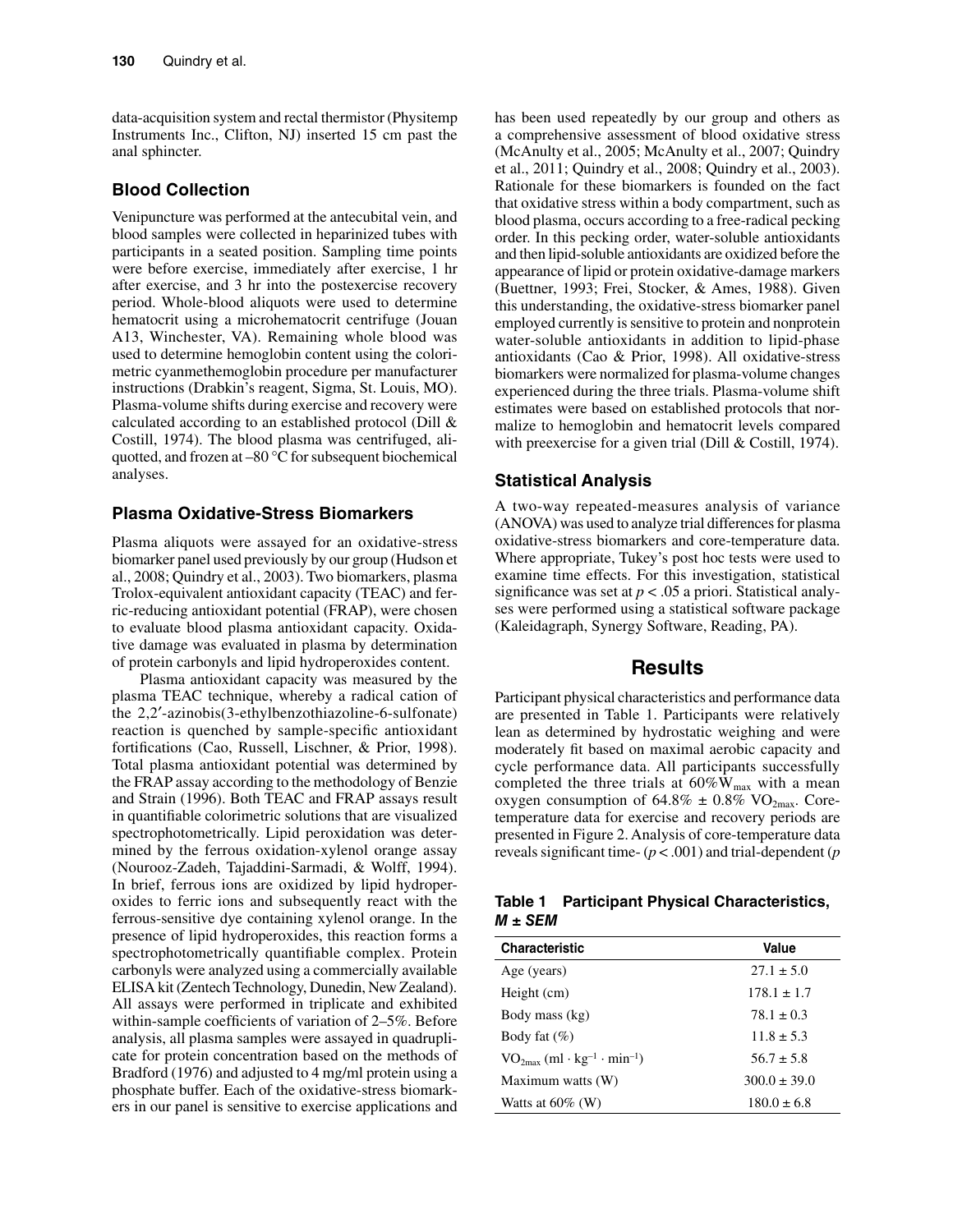

**Figure 2** — Body core temperature during exercise and recovery periods,  $M \pm SEM$ ,  $n = 12$ /measure. Black triangles = warm trial; white diamonds = cold trial; gray squares = room-temperature trial. \*Significantly different from preexercise; #Significantly different from warm; ¥Significantly different from cold;  $p \le 0.05$ .

< .001) outcomes. Post hoc analysis indicates that warm, cold, and room-temperature exercise trials elicited a rise in core-temperature response by the end of the exercise bout. During recovery, the warm exercise trial elicited a significantly greater increase in core temperature than the cold exercise, while warm and room-temperature trial differences were observed in the final 45 min of exercise recovery. Cold and room-temperature trial differences were observed from 1:15 to 2:45 in the exercise recovery period.

Biomarkers for antioxidant capacity in blood plasma samples are presented for FRAP in Figure 3(a) and TEAC in Figure 3(b). Significant time-  $(p < .001)$  and trial-dependent  $(p = .049)$  alterations in plasma FRAP were observed in response to the three trials. Post hoc analysis of plasma FRAP revealed significant elevations during the warm trial at POST and 1-hr sample points. Plasma TEAC exhibited significant trial  $(p < .001)$  and time main effects ( $p = .001$ ). Post hoc analysis revealed significant elevations in plasma TEAC during the warm trial at postexercise and 1-hr sampling points. Plasma TEAC values were significantly different between warm and cold trials at both the 1-hr and 3-hr time points.

Biomarkers used to assess oxidative damage are presented for blood plasma lipid hydroperoxides (Figure 4[a]) and blood plasma protein carbonyl content (Figure 4[b]). Significant time-  $(p < .001)$  and trial-dependent  $(p = .011)$  elevations were observed for plasma lipid hydroperoxides. Post hoc analysis indicated a significant elevation in plasma lipid hydroperoxides at the 1-hr time

point for the warm trial only. At the 1-hr time point, the mean lipid hydroperoxide response was significantly different between warm and cold trials. Analysis of mean protein values revealed statistically significant main effects for time  $(p = .015)$  but not trial  $(p = .244)$ . This time-dependent effect for plasma protein carbonyls was confirmed by analysis ( $p = .013$ ) of all trial samples collapsed for the various sampling time points (data not shown). Post hoc analysis revealed elevations in plasma protein carbonyls at the 1-hr  $(p = .039)$  and 3-hr  $(p = .039)$ .041) time points, while postexercise values approached significance  $(p = .075)$  compared with preexercise.

## **Discussion**

Hyperthermia and oxidative stress are well-described physiologic responses to acute exercise (Bergholm et al., 1999; Gomez-Cabrera et al., 2005; Gomez-Cabrera et al., 2008; Hudson et al., 2008; McAnulty et al., 2005; McAnulty et al., 2007; Quindry et al., 2008; Quindry et al., 2003). While redox perturbations due to exercise can induce damage, they also induce exercise-based adaptations (Gomez-Cabrera et al., 2005; Gomez-Cabrera et al., 2008; Ristow et al., 2009; Vina et al., 2006; Vina et al., 2000). The redox stimulus response can also be influenced by ambient environments (Gomes et al., 2011; Laitano et al., 2010; McAnulty et al., 2005; Salo et al., 1991) and may extend to postexercise recovery (Hall, Buettner, Matthes, & Gisolfi, 1994; Mitchell & Russo, 1983). The current study was undertaken to quantify the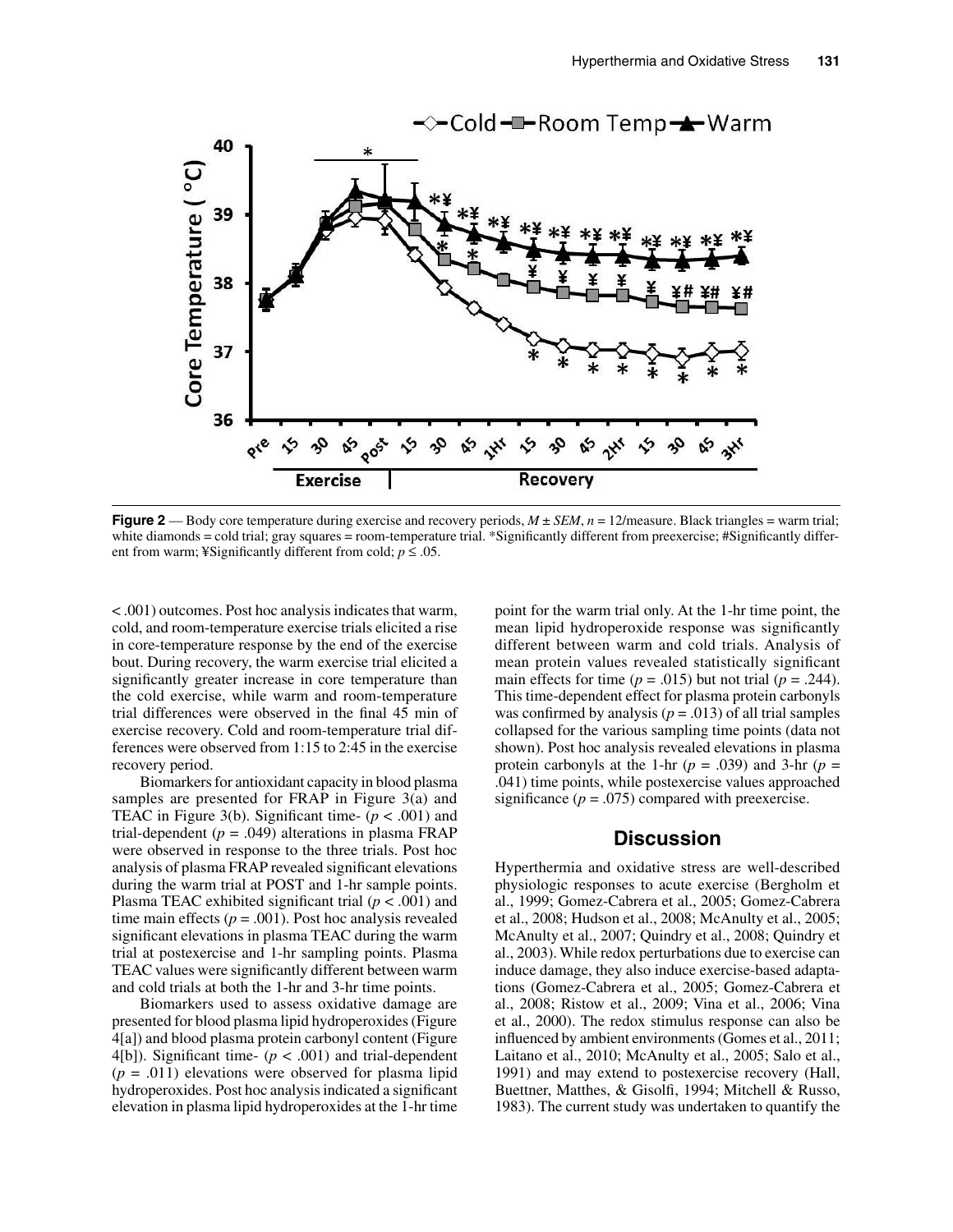

**Figure 3** — Biomarkers of plasma antioxidant capacity before and after exercise, *M* ± *SEM*, *n* = 12/measure. (a) Ferric-reducing ability of blood plasma and (b) blood plasma Trolox-equivalent antioxidant capacity. Black bars = warm trial; white bars = cold trial; gray bars = room-temperature trial. \*Significantly different from preexercise values; #Significantly different from warm;  $p \le 0.05$ .

blood oxidative response to acute moderate-intensity cycle exercise and recovery performed in warm, cold, and room-temperature conditions. In this repeated-measures, crossover study design, participants remained in the assigned temperature condition to evaluate the evolution of the blood oxidative-stress response during the 3-hr recovery period. Novel findings reveal that blood oxidative-stress responses to exercise recovery in a

warm environment were greater than identical exerciserecovery challenges in cold or room-temperature conditions. Because energy expenditure did not differ between room-temperature and warm exercise trials, this finding suggests that core temperature may drive the differences observed in oxidative-stress biomarkers in warmer environments (data presented elsewhere; Slivka, Dumke, Tucker, Cuddy, & Ruby, 2012).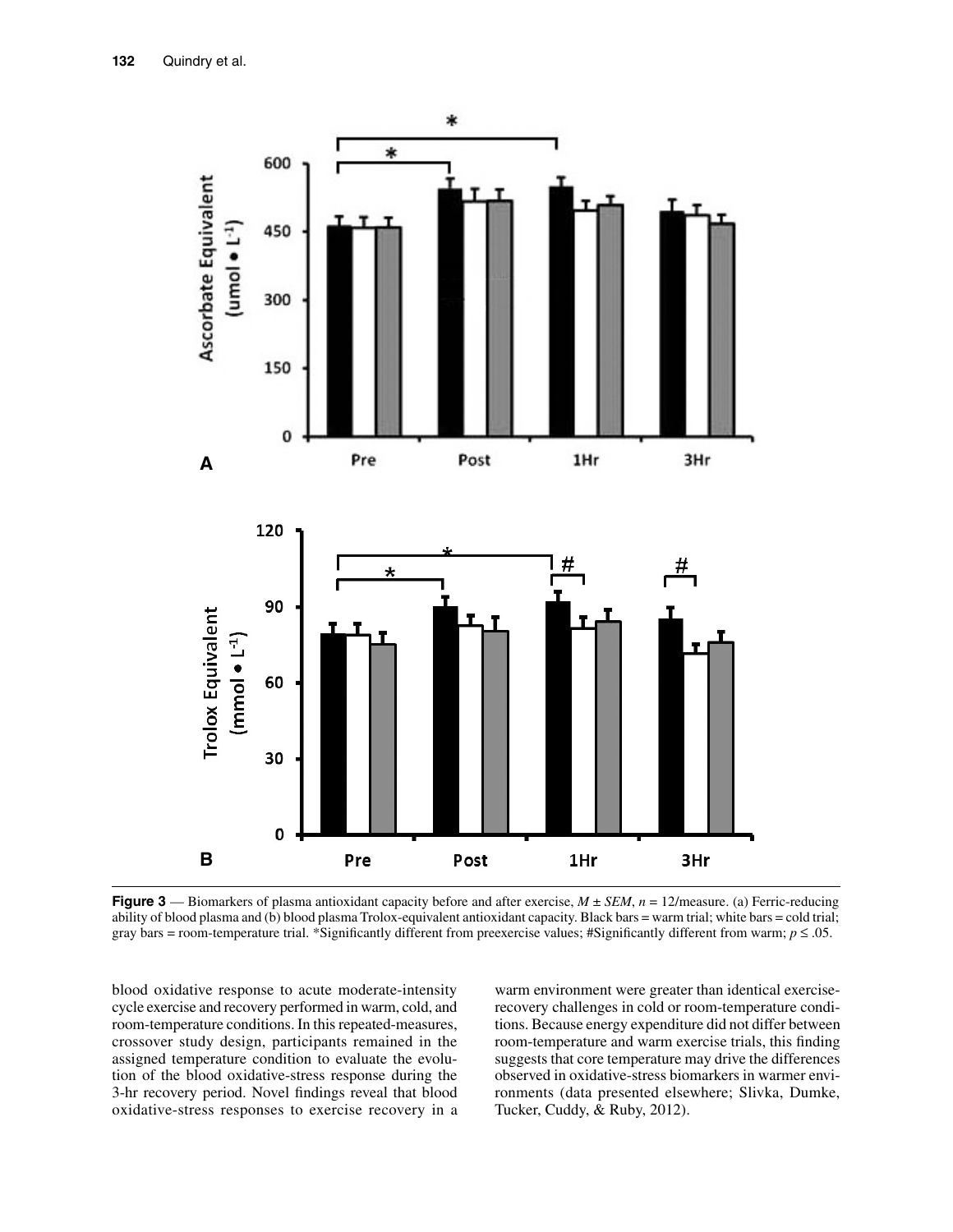

**Figure 4** — Biomarkers of plasma oxidative damage,  $M \pm SEM$ ,  $n = 12$ /measure. (a) Blood plasma lipid hydroperoxide content before and after exercise and (b) blood plasma protein carbonyl content. Black bars = warm trial; white bars = cold trial; gray bars = room-temperature trial. \*Significantly different from preexercise values; #Significantly different from warm;  $p \le 0.05$ .

## **Technical Considerations of Blood Biomarkers for Exercise-Induced Oxidative Stress**

The four-biomarker panel of the current study was selected to encompass potential alterations in blood plasma antioxidant capacity and oxidative damage. This multiassay approach is beneficial in that the major redox facets of the complex redox milieu of blood plasma are represented (Buettner, 1993). The TEAC biomarker reflects both protein and nonprotein sulfhydryl antioxidants, while

FRAP is complementary in that it is sensitive to both aqueous- and lipid-phase antioxidants (Cao & Prior, 1998). Lipid hydroperoxides and protein carbonyls were used as oxidative-damage markers in the current investigation. Given that oxidative stress was quantified within the blood plasma compartment, both protein carbonyls and lipid hydroperoxides have demonstrated sensitivities to exercise applications (Quindry et al., 2011; Quindry et al., 2003). To this end, these relatively stable oxidative biomarkers have half-lives that were well suited to the postexercise recovery period chosen currently.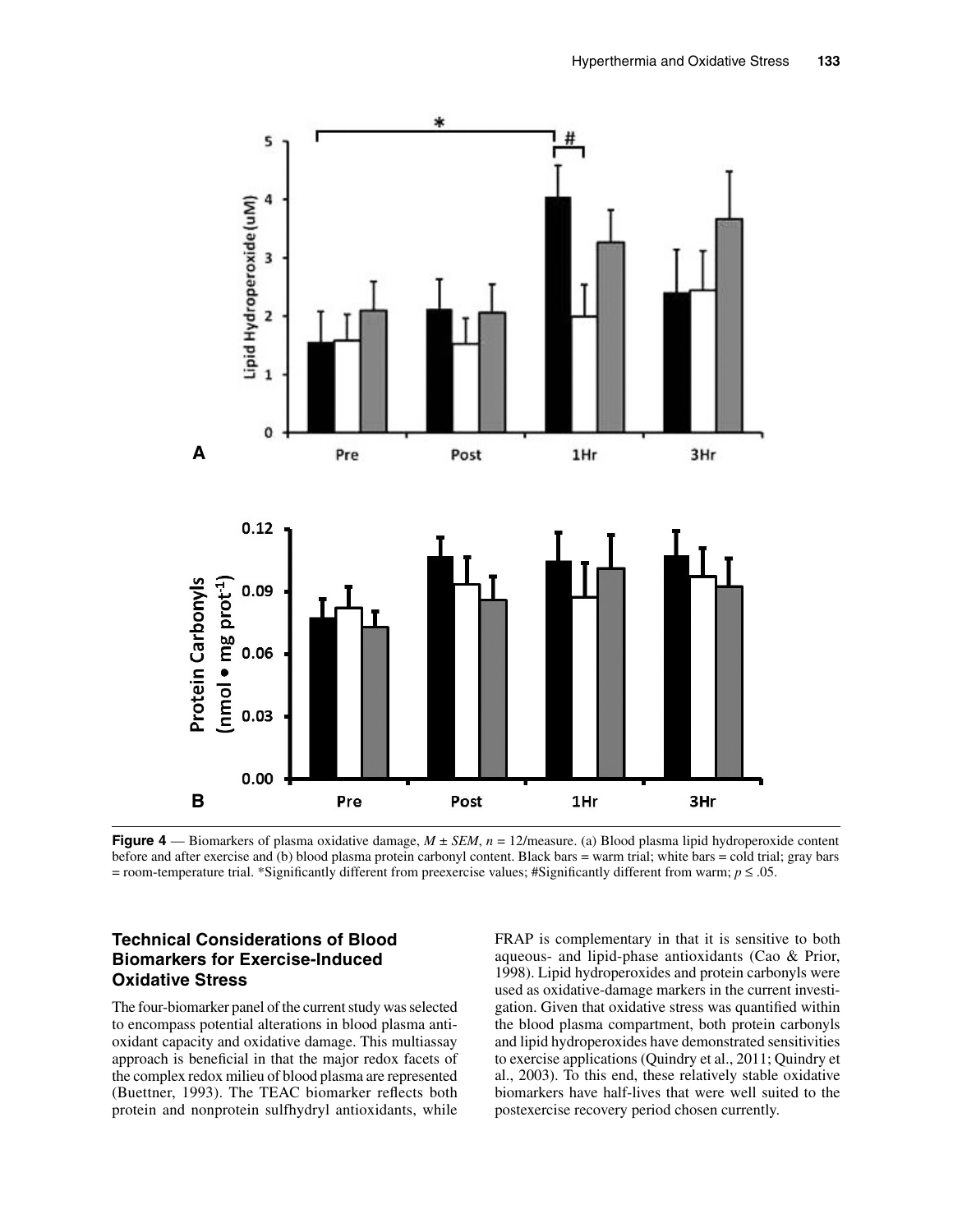### **Acute Exercise, Hyperthermia, and Blood Oxidative Stress**

Fatiguing exercise elicits consistent changes in blood redox markers (Bergholm et al., 1999; McAnulty et al., 2005; McAnulty et al., 2007; Quindry et al., 2008; Quindry et al., 2003), while the blood oxidative-stress response to moderate-intensity aerobic exercise is equivocal (Quindry et al., 2008; Quindry et al., 2003). In contrast, extended-duration aerobic exercise bouts performed at moderate intensity, including marathon and ultramarathon challenges, produce identifiable increases in blood biomarkers for oxidative stress (Bergholm et al., 1999; Liu et al., 1999; McAnulty et al., 2007). Examination of limited-duration moderateintensity exercise, however, is useful for understanding acute responses to routine exercise performed for health and fitness reasons. An exercise intensity of  $60\%$ VO<sub>2max</sub> was employed currently for this reason of applicability. In addition to exercise intensity, previous research indicates that warm environmental conditions can promote oxidative stress during moderate-intensity exercise (McAnulty et al., 2005). The current study extends on previous work, in that warm, room-temperature, and cold exercise conditions were examined. Current study design novelty also includes the fact that environmental influences were investigated during that 3-hr exerciserecovery period.

Our finding that blood oxidative stress was significantly elevated during warm exercise recovery but not during cold or room-temperature trials supports previous findings. In a previous investigation, McAnulty et al. (2005) exercised human subjects on a treadmill at moderate intensity until core temperature reached 39.5 °C. The hyperthermic exercise challenge produced an acute elevation in circulating levels of  $F_2$ -isoprostanes. Heat-dependent effects on oxidative-damage biomarkers were observed in the current study for plasma lipid hydroperoxides but not protein carbonyls. Our finding that room-temperature exercise did not provoke statistically significant elevations in plasma lipid hydroperoxides supports previous observations after a similar exercise dose (Quindry et al., 2003). Given the complexity of the blood plasma, we cannot determine the source of the elevated lipid hydroperoxides in the current study. Based on previous investigations of hyperthermia (Laitano et al., 2010), there may be reason to suspect that exposure to higher temperatures in the warm trial recovery influenced plasma lipid hydroperoxides independent of exercise. Examination of plasma lipid hydroperoxides 1 hr postexercise and corresponding core temperature  $(r = .02)$ , however, failed to reveal a statistical relationship. In support, McAnulty et al. (2005) observed a numerical rise in the plasma lipid hydroperoxides during room-temperature recovery from hyperthermic exercise. Follow-up studies should employ study designs that permit rapid reversal of exercise-induced hyperthermia to better delineate blood oxidative-stress responses to exercise versus recovery in hot environments.

In the current data set, we observed significant increases in both plasma FRAP and TEAC. These biometrics of antioxidant capacity are largely influenced in plasma by uric acid concentrations—approximately 60% and 20% for FRAP and TEAC, respectively (Cao & Prior, 1998). This rise in plasma uric acid reflects elevated purine metabolism during fatiguing exercise (Wayner, Burton, Ingold, Barclay, & Locke, 1987). We previously identified increases in plasma FRAP and TEAC after high-intensity resistance-type exercise (Hudson et al., 2008), a response that was positively correlated with FRAP  $(r = .693;$  Quindry et al., 2008). In the context of hyperthermic exercise and oxidative stress, few investigations have used TEAC and FRAP. In contrast to our observation of elevated TEAC, Gomes et al. (2011) observed a decrease in nasal-lavage TEAC after hyperthermic moderate- to high-intensity 8-km running. While differences between previous work and the current study may be due to variations in exercise duration (60 min vs. ~32 min previously), it is more likely due to differences in biological sample location (blood plasma vs. nasal lavage previously).

## **Study Implications, Conclusions, and Considerations for Future Research**

Current findings suggest that moderate-intensity exercise and postexercise recovery performed in warm environmental conditions are associated with increased blood oxidative stress compared with exercise performed in cooler environments. Current findings add to existing literature that links elevated environmental temperatures to exercise-induced oxidative stress (Gomes et al., 2011; Laitano et al., 2010; McAnulty et al., 2005). While some health and fitness professionals recommend antioxidant foods and supplements to quench exercise-induced oxidative stress, this approach contrasts recent paradigm shifts in understanding redox biology (Jones, 2006). The oxidative stress associated with moderate-intensity exercise is now recognized as an important adaptive stimulus to exercise (Gomez-Cabrera et al., 2005; Gomez-Cabrera et al., 2008; Ristow et al., 2009; Vina et al., 2006; Vina et al., 2000). The reader is referred to recent reviews that suggest that supplemental antioxidants are not currently warranted to combat exercise-induced oxidative stress (McGinley, Shafat, & Donnelly, 2009; Powers, DeRuisseau, Quindry, & Hamilton, 2004). In this regard, dietary intake of antioxidants was not quantified currently and stands as a study limitation to be remedied in future investigations.

Given recent shifts in scientific opinion regarding exercise-induced oxidative stress, it seems plausible that mild elevations in environmental temperature may contribute to exercise-induced adaptations, although this conclusion cannot be drawn from the current data set. While previous research details the impact of heat alone as a stimulus for oxidative stress (Mitchell & Russo, 1983; Ohtsuka, Yabunaka, Fujisawa, Watanabe, & Agishi, 1994), future research should examine the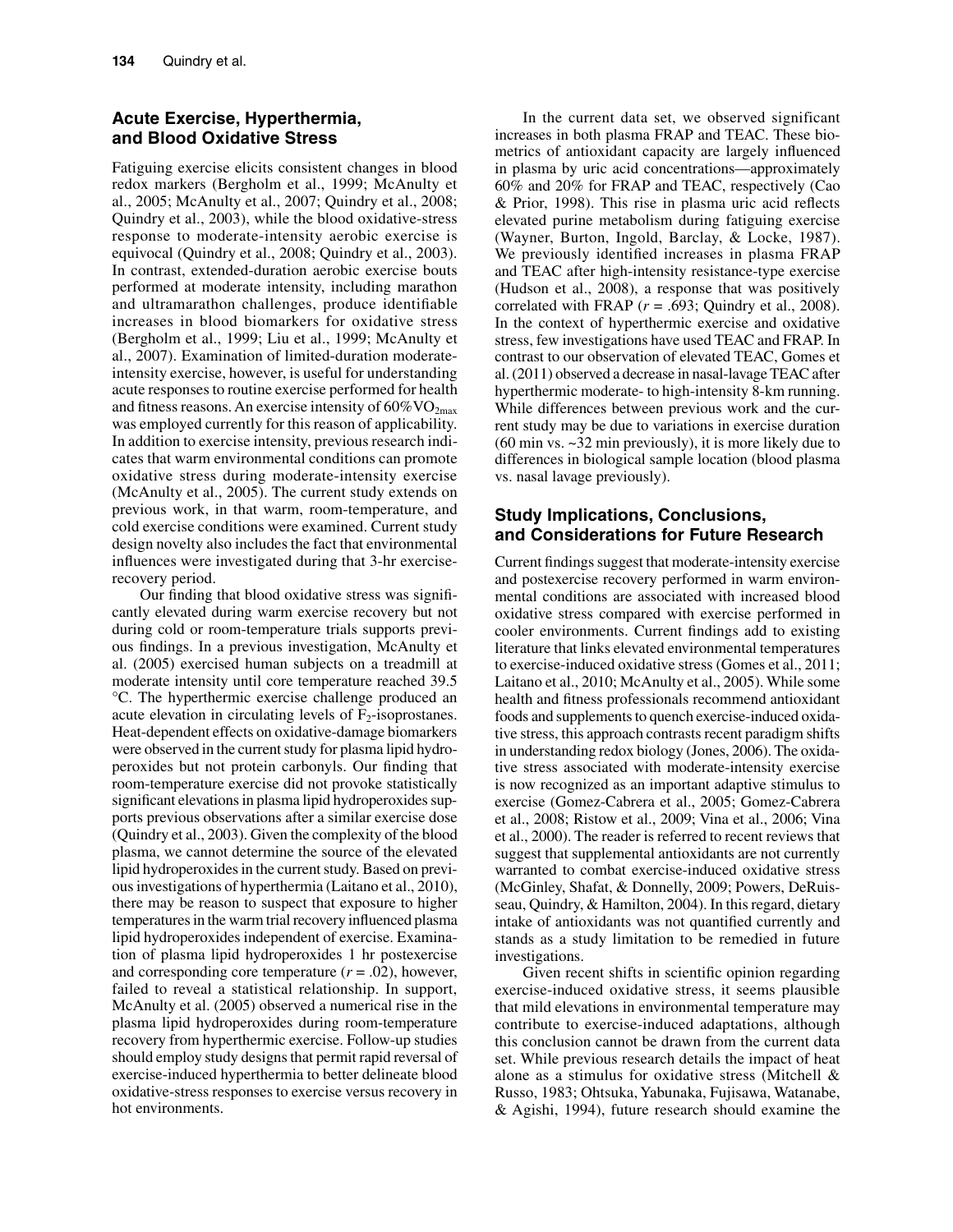independent contribution of exercise-induced thermogenesis and ambient recovery temperatures on oxidative stress. The interplay of cytokine, oxidative stress, and metabolic signatures of blood plasma (Lewis et al., 2010) during hyperthermia should also be investigated as potential stimuli on muscle gene expression. In this regard, an eloquent study by Conti et al. (2012) found that endothelial cells exhibited variable survivability when cultured in plasma obtained from athletes performing aerobic, anaerobic, and mixed aerobic-anaerobic exercise.

#### **Acknowledgments**

This study was sponsored by Air Force Surgeon General #FA7014-09-C-0010-P00001. The authors have no conflicts of interest to disclose. The results of the current study do not constitute endorsement by the American College of Sports Medicine.

## **References**

- Benzie, I.F., & Strain, J.J. (1996). The ferric reducing ability of plasma (FRAP) as a measure of "antioxidant power": The FRAP assay. *Analytical Biochemistry, 239*(1), 70–76. [PubMed](http://www.ncbi.nlm.nih.gov/entrez/query.fcgi?cmd=Retrieve&db=PubMed&list_uids=8660627&dopt=Abstract) [doi:10.1006/abio.1996.0292](http://dx.doi.org/10.1006/abio.1996.0292)
- Bergholm, R., Makimattila, S., Valkonen, M., Liu, M-l., Lahdenpera, S., Taskinen, M-R., . . . Yki-Jarvinen, H. (1999). Intense physical training decreases circulating antioxidants and endothelium-dependent vasodilation. *Atherosclerosis, 145,* 341–349[. PubMed](http://www.ncbi.nlm.nih.gov/entrez/query.fcgi?cmd=Retrieve&db=PubMed&list_uids=10488962&dopt=Abstract) [doi:10.1016/](http://dx.doi.org/10.1016/S0021-9150(99)00089-1) [S0021-9150\(99\)00089-1](http://dx.doi.org/10.1016/S0021-9150(99)00089-1)
- Bradford, M.M. (1976). A rapid and sensitive method for the quantitation of microgram quantities of protein utilizing the principle of protein-dye binding. *Analytical Biochemistry, 72,* 248–254[. PubMed](http://www.ncbi.nlm.nih.gov/entrez/query.fcgi?cmd=Retrieve&db=PubMed&list_uids=942051&dopt=Abstract) [doi:10.1016/0003-](http://dx.doi.org/10.1016/0003-2697(76)90527-3) [2697\(76\)90527-3](http://dx.doi.org/10.1016/0003-2697(76)90527-3)
- Buettner, G.R. (1993). The pecking order of free radicals and antioxidants: Lipid peroxidation, alpha-tocopherol, and ascorbate. *Archives of Biochemistry and Biophysics, 300*(2), 535–543[. PubMed](http://www.ncbi.nlm.nih.gov/entrez/query.fcgi?cmd=Retrieve&db=PubMed&list_uids=8434935&dopt=Abstract) [doi:10.1006/abbi.1993.1074](http://dx.doi.org/10.1006/abbi.1993.1074)
- Cao, G., & Prior, R.L. (1998). Comparison of different analytical methods for assessing total antioxidant capacity of human serum. *Clinical Chemistry, 44*(6 Pt 1), 1309–1315. [PubMed](http://www.ncbi.nlm.nih.gov/entrez/query.fcgi?cmd=Retrieve&db=PubMed&list_uids=9625058&dopt=Abstract)
- Cao, G., Russell, R.M., Lischner, N., & Prior, R.L. (1998). Serum antioxidant capacity is increased by consumption of strawberries, spinach, red wine or vitamin C in elderly women. *The Journal of Nutrition, 128*(12), 2383–2390. [PubMed](http://www.ncbi.nlm.nih.gov/entrez/query.fcgi?cmd=Retrieve&db=PubMed&list_uids=9868185&dopt=Abstract)
- Conti, V., Corbi, G., Russomanno, G., Simeon, V., Ferrara, N., Filippelli, W., . . . Filippelli, A. (2012). Oxidative stress effects on endothelial cells treated with different athletes' sera. *Medicine and Science in Sports and Exercise, 44*(1), 39–49. [PubMed](http://www.ncbi.nlm.nih.gov/entrez/query.fcgi?cmd=Retrieve&db=PubMed&list_uids=21659898&dopt=Abstract) [doi:10.1249/MSS.0b013e318227f69c](http://dx.doi.org/10.1249/MSS.0b013e318227f69c)
- Dill, D.B., & Costill, D.L. (1974). Calculation of percentage changes in volumes of blood, plasma, and red cells in dehydration. *Journal of Applied Physiology, 37*(2), 247–248. [PubMed](http://www.ncbi.nlm.nih.gov/entrez/query.fcgi?cmd=Retrieve&db=PubMed&list_uids=4850854&dopt=Abstract)
- Frei, B., Stocker, R., & Ames, B.N. (1988). Antioxidant defenses and lipid peroxidation in human blood plasma. *Proceedings of the National Academy of Sciences of the United States of America, 85,* 9748–9752[. PubMed](http://www.ncbi.nlm.nih.gov/entrez/query.fcgi?cmd=Retrieve&db=PubMed&list_uids=3200852&dopt=Abstract) [doi:10.1073/pnas.85.24.9748](http://dx.doi.org/10.1073/pnas.85.24.9748)
- Gomes, E.C., Stone, V., & Florida-James, G. (2011). Impact of heat and pollution on oxidative stress and CC16 secretion after 8 km run. *European Journal of Applied Physiology, 111*(9), 2089–2097. [PubMed](http://www.ncbi.nlm.nih.gov/entrez/query.fcgi?cmd=Retrieve&db=PubMed&list_uids=21267745&dopt=Abstract) doi:10.1007/s00421-011- 1839-x
- Gomez-Cabrera, M.C., Borras, C., Pallardo, F.V., Sastre, J., Ji, L.L., & Vina, J. (2005). Decreasing xanthine oxidasemediated oxidative stress prevents useful cellular adaptations to exercise in rats. *The Journal of Physiology, 567*(Pt 1), 113–120[. PubMed](http://www.ncbi.nlm.nih.gov/entrez/query.fcgi?cmd=Retrieve&db=PubMed&list_uids=15932896&dopt=Abstract) [doi:10.1113/jphysiol.2004.080564](http://dx.doi.org/10.1113/jphysiol.2004.080564)
- Gomez-Cabrera, M.C., Domenech, E., & Vina, J. (2008). Moderate exercise is an antioxidant: Upregulation of antioxidant genes by training. *Free Radical Biology & Medicine, 44*(2), 126–131. [PubMed](http://www.ncbi.nlm.nih.gov/entrez/query.fcgi?cmd=Retrieve&db=PubMed&list_uids=18191748&dopt=Abstract) [doi:10.1016/j.freerad](http://dx.doi.org/10.1016/j.freeradbiomed.2007.02.001)[biomed.2007.02.001](http://dx.doi.org/10.1016/j.freeradbiomed.2007.02.001)
- Hall, D.M., Buettner, G.R., Matthes, R.D., & Gisolfi, C.V. (1994). Hyperthermia stimulates nitric oxide formation: electron paramagnetic resonance detection of NO-heme in blood. *Journal of Applied Physiology (Bethesda, Md.), 77*(2), 548–553. [PubMed](http://www.ncbi.nlm.nih.gov/entrez/query.fcgi?cmd=Retrieve&db=PubMed&list_uids=8002499&dopt=Abstract)
- Hudson, M.B., Hosick, P.A., McCaulley, G.O., Schrieber, L., Wrieden, J., McAnulty, S.R., . . . Quindry, J.C. (2008). The effect of resistance exercise on humeral markers of oxidative stress. *Medicine and Science in Sports and Exercise, 40*(3), 542–548[. PubMed](http://www.ncbi.nlm.nih.gov/entrez/query.fcgi?cmd=Retrieve&db=PubMed&list_uids=18379219&dopt=Abstract) [doi:10.1249/](http://dx.doi.org/10.1249/MSS.0b013e31815daf89) [MSS.0b013e31815daf89](http://dx.doi.org/10.1249/MSS.0b013e31815daf89)
- Jones, D.P. (2006). Disruption of mitochondrial redox circuitry in oxidative stress. *Chemico-Biological Interactions, 163*(1-2), 38–53. [PubMed](http://www.ncbi.nlm.nih.gov/entrez/query.fcgi?cmd=Retrieve&db=PubMed&list_uids=16970935&dopt=Abstract) [doi:10.1016/j.cbi.2006.07.008](http://dx.doi.org/10.1016/j.cbi.2006.07.008)
- Laitano, O., Kalsi, K.K., Pook, M., Oliveira, A.R., & Gonzalez-Alonso, J. (2010). Separate and combined effects of heat stress and exercise on circulatory markers of oxidative stress in euhydrated humans. *European Journal of Applied Physiology, 110*(5), 953–960. [PubMed](http://www.ncbi.nlm.nih.gov/entrez/query.fcgi?cmd=Retrieve&db=PubMed&list_uids=20658249&dopt=Abstract) [doi:10.1007/](http://dx.doi.org/10.1007/s00421-010-1577-5) [s00421-010-1577-5](http://dx.doi.org/10.1007/s00421-010-1577-5)
- Lewis, G.D., Farrell, L., Wood, M.J., Martinovic, M., Arany, Z., Rowe, G.C., . . . Gerszten, R.E. (2010). Metabolic signatures of exercise in human plasma. *Science Translational Medicine, 2*(33), 33–37. [PubMed](http://www.ncbi.nlm.nih.gov/entrez/query.fcgi?cmd=Retrieve&db=PubMed&list_uids=20505214&dopt=Abstract) [doi:10.1126/](http://dx.doi.org/10.1126/scitranslmed.3001006) [scitranslmed.3001006](http://dx.doi.org/10.1126/scitranslmed.3001006)
- Liu, M-L., Bergholm, R., Makitmattila, S., Lahdenpera, S., Valkonen, M., Hilden, H., . . . Taskinen, M-R. (1999). A marathon run increase the susceptibility of LDL to oxidation in vitro and modifies plasma antioxidants. *The American Journal of Physiology, 276,* E1083–E1091[. PubMed](http://www.ncbi.nlm.nih.gov/entrez/query.fcgi?cmd=Retrieve&db=PubMed&list_uids=10362621&dopt=Abstract)
- McAnulty, S.R., McAnulty, L., Pascoe, D.D., Gropper, S.S., Keith, R.E., Morrow, J.D., & Gladden, L.B. (2005). Hyperthermia increases exercise-induced oxidative stress. *International Journal of Sports Medicine, 26*(3), 188–192. [PubMed](http://www.ncbi.nlm.nih.gov/entrez/query.fcgi?cmd=Retrieve&db=PubMed&list_uids=15776334&dopt=Abstract) [doi:10.1055/s-2004-820990](http://dx.doi.org/10.1055/s-2004-820990)
- McAnulty, S.R., Owens, J.T., McAnulty, L.S., Nieman, D.C., Morrow, J.D., Dumke, C.L., & Milne, G.L. (2007). Ibuprofen use during extreme exercise: Effects on oxidative stress and PGE2. *Medicine and Science in Sports*